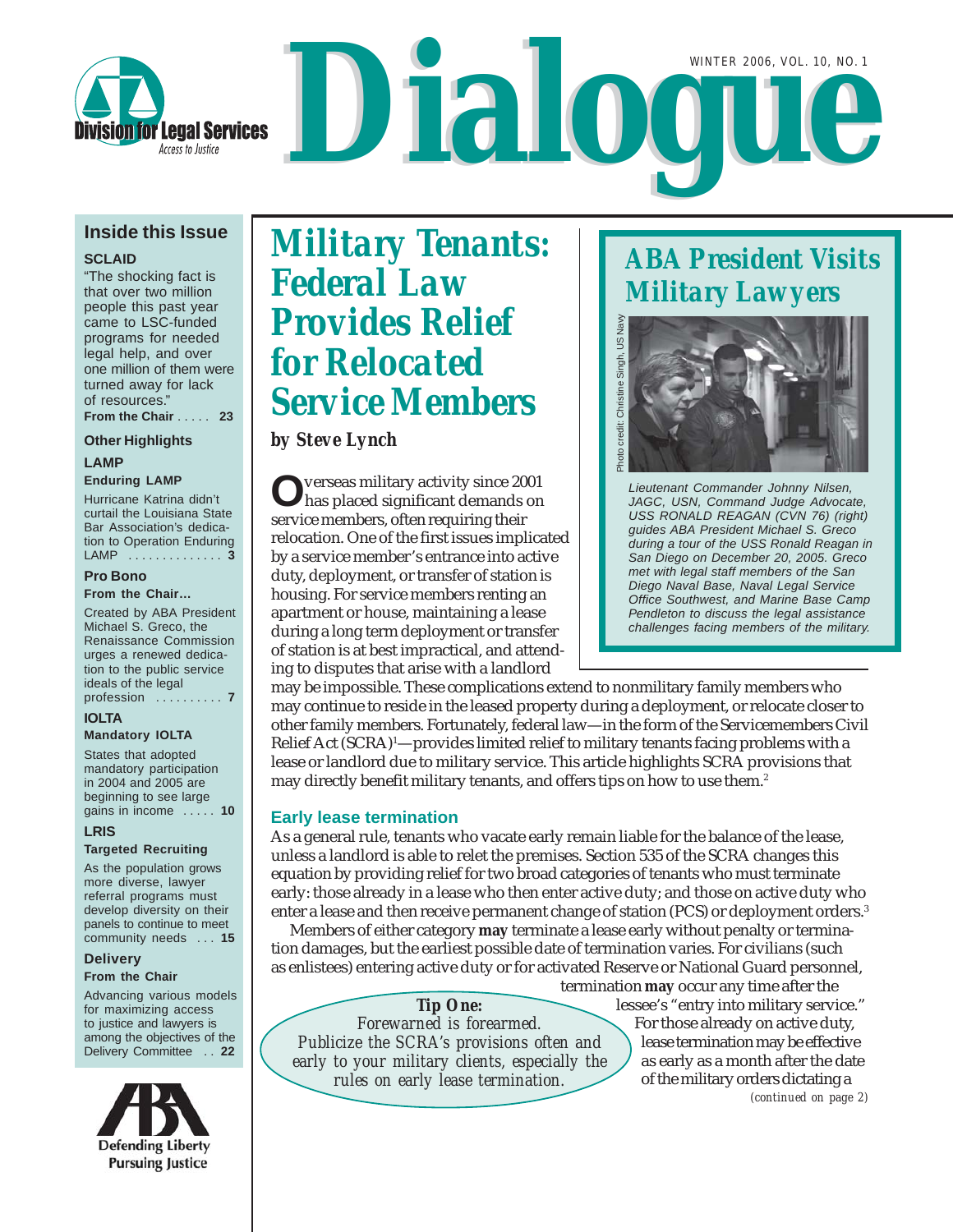### *DIALOGUE*

#### *Published by the American Bar Association DIVISION FOR LEGAL SERVICES*

*Dialogue* is a quarterly magazine serving as an exchange of information on the funding and delivery of legal services, offering timely, relevant and proactive articles, developments and emerging issues from the ABA Standing Committee on Pro Bono and Public Service, Standing Committee on Lawyer Referral and Information Service, Standing Committee on Legal Aid and Indigent Defendants, Standing Committee on Legal Assistance for Military Personnel, and the Commission on IOLTA.

*L. Jonathan Ross* Chair, ABA Standing Committee on Pro Bono and Public Service

*Ron Abernethy* Chair, ABA Standing Committee on Lawyer Referral and Information Service

*Bill Whitehurst* Chair, ABA Standing Committee on Legal Aid and Indigent Defendants

*Gen Earl E. Anderson, USMC (Ret.)* Chair, ABA Standing Committee on Legal Assistance for Military Personnel

*Joanne M. Garvey* Chair, ABA Commission on IOLTA

*Lora J. Livingston* Chair, ABA Standing Committee on Delivery of Legal Services

○○○○○ ○○○○○○○○○○○○○○○

*Terry Brooks* Director, ABA Division for Legal Services *David Holtermann* Editor, ABA Division for Legal Services *Gail Thompson* Division Designer ○○○○○ ○○○○○○○○○○○○○○○ ABA Division for Legal Services Comments, suggestions and proposed articles should be directed to: David Holtermann ABA Division for Legal Services 321 N. Clark Street Chicago, IL 60610-4714 312/988-5744 fax: 312/988-5483 email: holtermd@staff.abanet.org Address changes and subscription inquiries should be directed to: Margie Bruynseels

ABA Division for Legal Services 321 N. Clark Street Chicago, IL 60610-4714 312/988-5749 fax: 312/988-5483

email: mbruynseels@staff.abanet.org The ABA Division for Legal Services encourages reprints of the articles in *Dialogue*. However, all rights are reserved and no material may be reproduced without the express permission of the ABA. For reprint permission, please contact: Nicole Maggio ABA Copyrights and Contracts Department 321 N. Clark Street Chicago, IL 60610-4714

312/988-6102

fax: 312/988-6030

email: copyright@abanet.org

*The views expressed in Dialogue are those of the authors and do not necessarily represent the policies of the American Bar Association. The contents of this magazine have not been approved by the ABA House of Delegates and do not constitute ABA policy.*

**Dialogue's Web Address is http:// www.abalegalservices.org/dialogue.html** ©2006 American Bar Association ISSN 1092-2164

## *Military Tenants*

*(continued from page 1)*

PCS or deployment to a military unit of at least 90 days, assuming proper notice.4

Counsel should be cautioned that many clients provide timely but deficient notice to landlords. Deficient notice delays the effective date of termination.

#### **Proper notice**

To trigger protection, tenants must (1) notify landlords in writing, and (2) include a copy of military orders or written confirmation from a tenant's commanding officer.5 Failure to do both leaves the original terms of the lease in force. Clients often fail to provide written notice, relying instead on a phone call or informal chat. In such cases, counsel should ensure that proper notice is provided immediately.

Upon proper notice, the effective date of termination depends on the lease payment terms. If the lease provides for monthly payment of rent, termination is effective 30 days after the first date on which the next rental payment is due. If rent is not paid in monthly installments, termination is effective the last day of the month following the month in which notice is delivered. To avoid surprises, counsel should alert clients that landlords may seek equitable offset under the SCRA, although experience has shown that relatively few do.<sup>6</sup>

There are some other details to keep in mind—Section 535 applies not only to residential leases, but also to agricultural and business leases and even vehicle leases.7

Activated Reserve and National Guard personnel8 are protected, as are dependents who are cotenants.9 However, co-tenants who are not military dependents are not protected by the law.

Most landlords do not realize that willful violation of Section 535 carries with it the risk of criminal penalties, in addition to consequential and punitive damages. This is useful information to share with landlords who seize or detain a military tenant's security deposit or personal property as compensation for the tenant's lawful termination. Landlords risk up to a year in jail and significant fines.<sup>10</sup>

### *Tip Two:*

*Advise clients to use certified mail return receipt (CMRR) or another mode of delivery that requires landlords to acknowledge receipt of the notice. Ensure that clients know to keep a copy of their notice, activation or PCS orders, and the CMRR signature card when it is returned in the mail.*

### **Eviction and distress**

The SCRA prohibits landlords from evicting most military tenants and their dependents without a court order.11 The prohibition is limited to residential leases where the monthly rent does not exceed an amount adjusted each year for inflation.12 In 2005, that amount was \$2534.32.13 Landlords must also obtain a court order before subjecting a tenant's personal property to distress for rent.<sup>14</sup>

*(continued on page 5)* If a landlord seeks a court order for eviction or distress, the SCRA affords broad discretion to stay the proceedings to protect the interests of the service member and all parties.15 A stay may be entered on the court's own motion or at the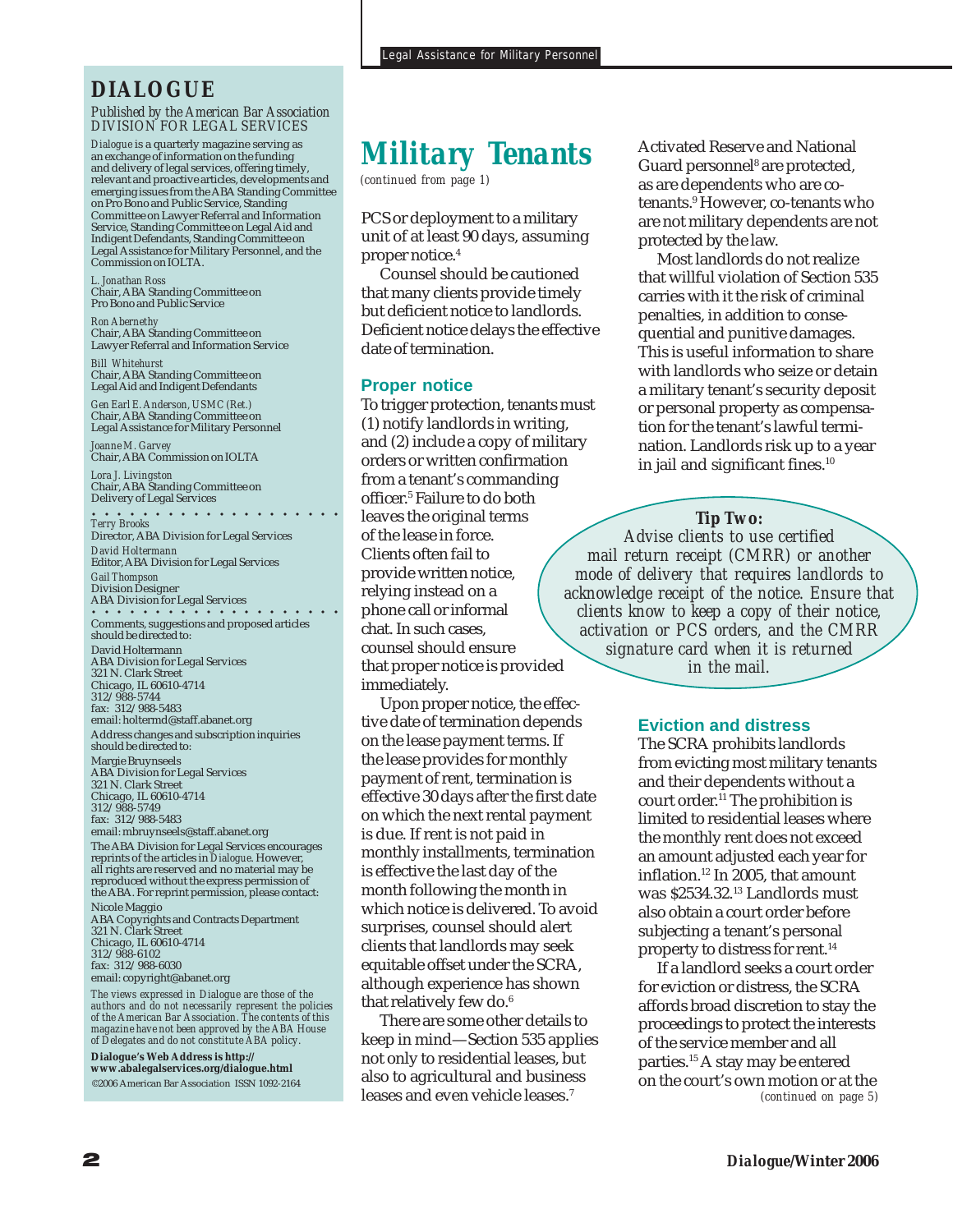## *Military Tenants*

*(continued from page 2)*

request of a service member whose ability to pay rent is "materially affected" by military service. The law provides for a 90 day stay, which the court may lengthen or shorten as justice and equity require. Note that courts may look at the "totality of the circumstances" in determining material affect, not just the fact that a tenant's income has dropped as a result of military service.16 The law provides for a 90 day stay, which the court may lengthen or shorten as equity and justice require. The court has broad equitable powers to adjust the terms of the lease to "preserve the interests of all parties." Willful violation of Section 531 carries with it the same criminal penalties as Section 535.

### **Storage liens**

Landlords and others who hold a storage lien on the property of a military tenant cannot enforce the lien without a court order.<sup>17</sup> Tenants are protected while on active duty and up to 90 days afterwards. The order must be obtained before the lien is enforced. Tenants may request a stay of enforcement or the court may exercise this right on its own motion where the tenant's ability to satisfy the lien is "materially affected" by military service. As with the provisions already

## *Enduring LAMP*

*(continued from page 3)*

### **Recruiting more volunteers**

While refining and upgrading Enduring LAMP's Web-driven attorney match system, the Louisiana Bar also refreshed its list of volunteer attorneys in the program. A blast email seeking volunteers was sent out to all 22,000 members of the state bar. Volunteers also were sought through an electronic bar newsletter. During the Web `site renovation, all of the original program volunteers were contacted, and asked to confirm their continued availability. As a result, the bar has developed a reliable list of 99 active pro bono volunteers ready to serve Louisiana reservists during a time of great need.

The program now is in position to be largely self-sustaining. Judge Jules Edwards III, a state judge also serving on active duty as State Judge Advocate for the Louisiana Army National Guard, and also the chair of the LSBA LAMP Committee, says that he does not believe that Louisiana service members could be served adequately without the program. "Military lawyers can do a lot for service personnel but when

discussed, willful violation carries with it criminal penalties.

### **Default judgments**

*Tip Three:*

*When advising military tenants, keep in mind that some states provide statutory protections over and above those contained in the SCRA Familiarize yourself with these provisions, and include them in your*

The SCRA provides broad relief from default judgments that is not limited to military leases. If a landlord obtains a default judgment against a current or former military tenant, the

civilian lawyers get involved, ready to file pleadings and go to court, the issues usually are resolved quickly and in the service member's favor," explains Edwards.

As the LSBA was launching its renewed Enduring LAMP Web site, the Louisiana Office of the Attorney General established an educational Web site designed to assist veterans and, specifically, called-to-duty reservists and National Guard members. The site is located at www.ag.state.la.us/ AGLetter.aspx. It provides a wealth of knowledge and practical advice to all Louisiana service personnel, whether they are in the state or deployed.

The Louisiana State Bar Association and the state's attorneys have extended themselves, in trying circumstances, not only to civilians in dire need but to those who are serving our country. If this state, in a time of crisis, can think about and act upon the needs of service personnel, attorneys and bar associations everywhere can find the time to ensure that Enduring LAMP keeps shining brightly.

**Admiral Thomas A. Morrison, USN (Ret.)** is a member of the ABA Standing Committee on Legal Assistance for Military Personnel.

SCRA directs that a court shall reopen the judgment if provided that the tenant's military service "materially affected" his or her ability to defend the initial suit, and the tenant has a meritorious legal defense.18 The tenant has up to 90 days after release from active duty to petition the court.<sup>19</sup>

### **Stay of proceedings**

If an action other than for eviction *training initiatives.*<br> *discussion different*  $\alpha$  *current*  $\alpha$  *continued on page 6*)